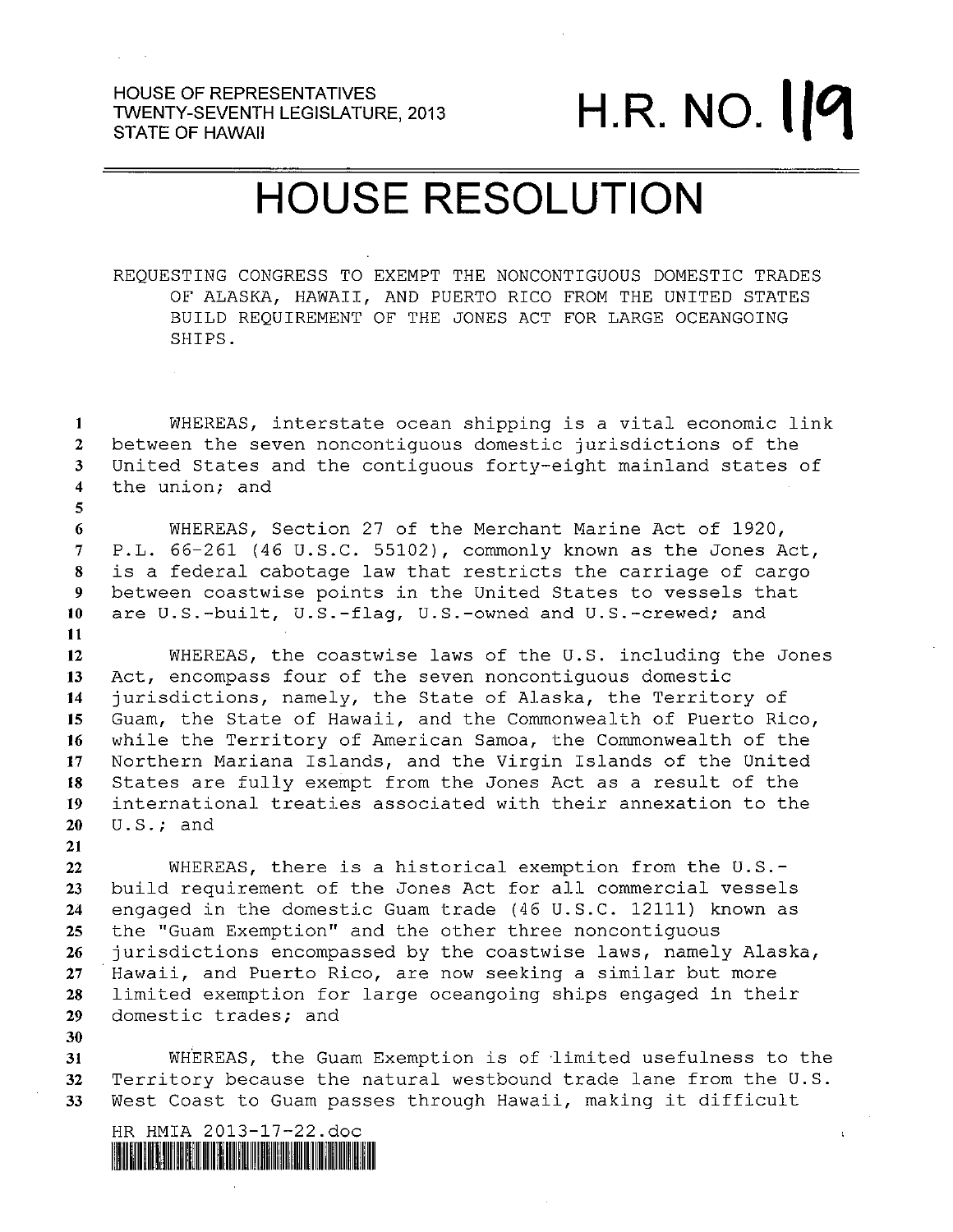# **H.R. NO. 119**

 $\overline{z}$ 

I for the ocean common carriers to mount financially viable voyages without carrying cargo to both Hawaii and Guam, effectively shackling Guam's interstate trade to the U.S.—build requirement despite their exemption and causing Guam to support the limited extension of their exemption to the jurisdictions of Alaska, Hawaii, and Puerto Rico proposed herein; and 7

 WHEREAS, the late U.S. Senator Daniel K Inouye inserted in the Omnibus Appropriations Act of <sup>2003</sup> <sup>a</sup> limited exemption from 10 the U.S.-built requirement of the vessel documentation laws 11 granting three large foreign-built U.S.-flag cruise ships a coastwise endorsement to operate in the Hawaii trade (P.L. 108— 7, division B, title II, section 211), known as the "Hawaii Cruise Trade Exemption," recognizing that U.S. shipyards could not successfully construct large specialist cruise ships after the failure of an earlier program to do the same and which Senator Inouye sponsored, known as "Project America" and was contained in the Department of Defense Appropriations Act for Fiscal Year 1998 (P.L. 105—56 section 8109); and

 WHEREAS, current Hawaii Governor Neil Abercrombie in his State of the State address on January 22, 2013, strongly implored the Hawaii State Legislature "to move forward with" him to "embark on <sup>a</sup> path to LNG (liquefied natural gas) [that] will result in long term avoided costs" and "allow us to purchase fuel from American sources" because "our State, our residents, our constituents, our businesses and comunities need relief" while "to do nothing puts everyone in the State at risk"; and 

 WHEREAS, the former Governor of Puerto Rico Luis Fortuno established an LNG program, which includes gaining access to domestic sources for the Commonwealth, and his successor Governor Alejandro Garcia Padilla is following suit to reduce their energy costs, and Governor Sean Parnell of Alaska is developing the State's North Slope LNG resources for export primarily to Asia and shipment to Hawaii as well; and 

 WHEREAS, the ocean shipment of LNG requires specialist tanker ships known as "LNG Carriers", none of which have been built in the U.S. since the mid—1970's, and new construction in the U.S. would be cost prohibitive and potentially result in failure as did Project America denying Hawaii and Puerto Rico access to U.S. LNG sources and Alaska from supplying LNG to

HR HMIA 2013—17—22.doc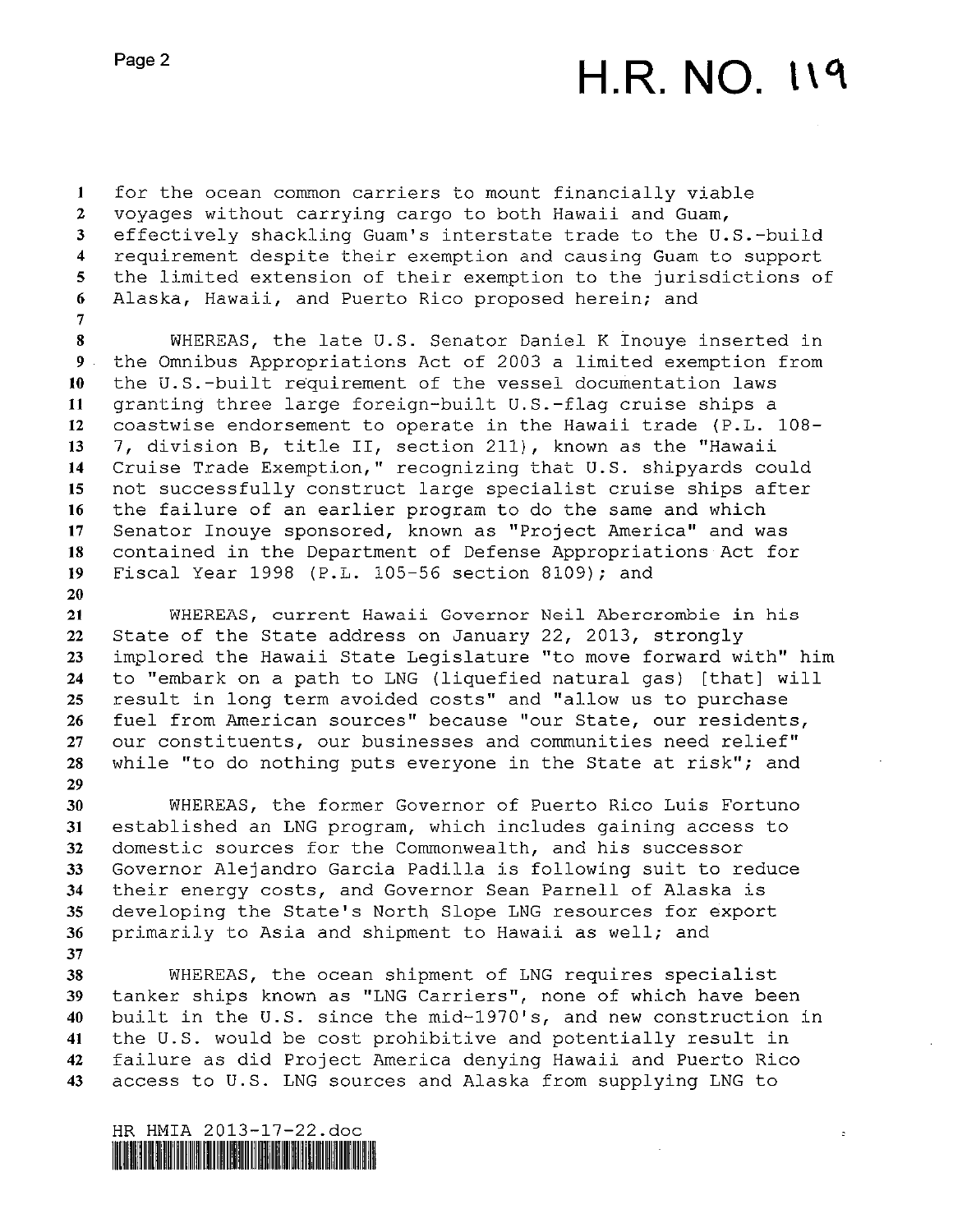## H.R. NO. (i9

<sup>I</sup> other States unless the noncontiguous trades are exempted from 2 the U.S. built requirement; and 3

 WHEREAS, the noncontiguous jurisdictions are completely dependent on ocean shipping for interstate surface transportation and their geography precludes access to alternatives such as interstate railroad, highway, and pipeline transportation that are readily available and provide 9 competitive carriage within the contiguous United States; and 

 WHEREAS, the Jones Act generally restricts competition in the domestic ocean shipping industry, has led to monopoly—like shipping markets for interstate ocean common carrier transportation in the coastwise noncontiguous domestic trades, and has left many shippers in the contract carriage (non—common carrier) sectors of those trades without access to the kinds of efficient ocean transportation for commodities — such as bulk grains and livestock — which are readily available to the rest of the world; and

 WHEREAS, the U.S.-build requirement of the Jones Act in particular creates an artificial scarcity of major capital ships, erects substantial barriers to entry for domestic trades, and severely restricts the contestability of the domestic ocean transportation markets; and

 WHEREAS, U.S. deep—draft ship construction is typically three or more times the cost in Japan and South Korea and U.S. ship production is very limited — building on average fewer than three deep draft merchant ships annually in the U.S. since the mid—l980's — putting the major U.S. shipbuilding yards at <sup>a</sup> distinct disadvantage in terms of economies of scale adversely 33 affecting their ability to apply new technology, expertise, and experience in the construction of large modern oceangoing ships as compared to their international peers; and 

 WHEREAS, the high cost and low production of the U.S. shipbuilding industry has resulted in an aging and inefficient deep—sea Jones Act fleet that disproportionately imposes <sup>a</sup> considerable economic cost on, and adversely affects, the noncontiguous jurisdictions; and

 WHEREAS, the average age of the Jones Act containerships employed in the coastwise noncontiguous domestic trades is

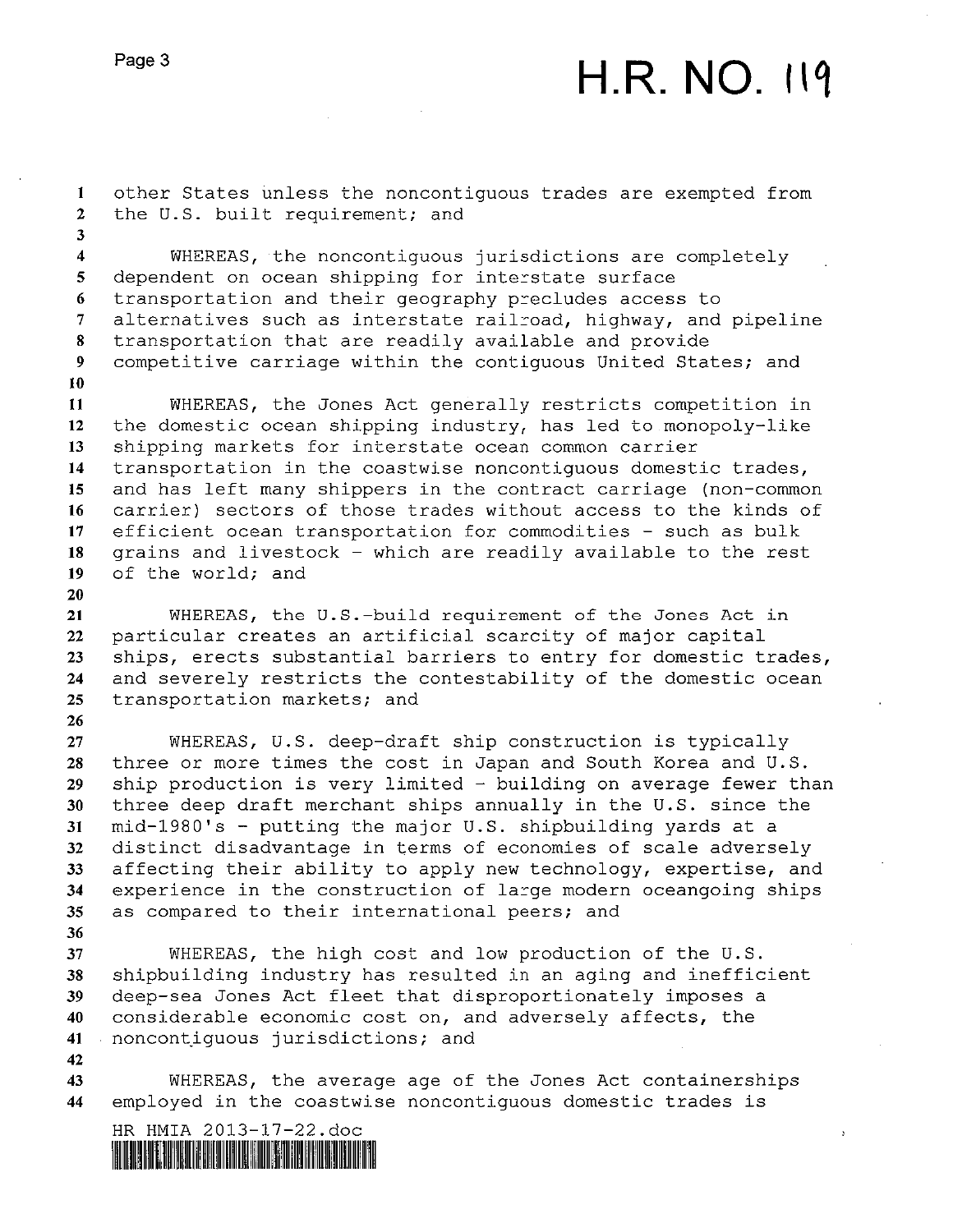# **H.R. NO. 119**

I twenty—eight years compared to the international average of twelve years for containerships, and international maritime insurance data clearly shows that ship accident rates correlate to the age of ships spiking after twenty years; and 5 WHEREAS, foreign and U.S.—built ships alike are designed and built to the universal standards established by the nearly 50 international conventions and agreements and numerous protocols and amendments administered by the United Nation's International Maritime Organization (IMO), which have been ratified by the United States and made part of U.S. law; and WHEREAS, the United States Coast Guard (USCG) inspects all foreign—built ships seeking to become registered vessels of the United States to ensure that they comply with all U.S. ship construction and safety laws and regulations; and WHEREAS, the U.S.-build requirement of the Jones Act for large oceangoing ships in noncontiguous domestic trades is not essential for the national defense of the United States because the remaining eight major domestic shipbuilding yards capable of constructing large oceangoing ships primarily build naval ships and produce so few merchant ships each year that this activity does not represent sufficient shipbuilding capacity to begin addressing the shipbuilding requirements of <sup>a</sup> major war time contingency and sustains <sup>a</sup> limited industrial base unable to support ongoing naval construction programs; and WHEREAS, more than half of the large oceangoing Jones Act fleet is employed in the coastwise noncontiguous domestic trades, thus imposing more than fifty per cent of the additional cost burden of operating large oceangoing Jones Act ships on less than two per cent of the U.S. population; and WHEREAS, all other modes of domestic transportation in the U.S. are permitted to use foreign manufactured equipment for commercial operation without restriction including aircraft, railroad cars and locomotives, trucks, automobiles, and mass transit vehicles; and WHEREAS, in December 1994, the U.S. signed the Organization for Economic Cooperation and Development's final act of the "Agreement Respecting Normal Competitive Conditions in the Commercial Shipbdilding and Repair Industry" (known as the OECD HR HMIA 20l3—17—22.doc 4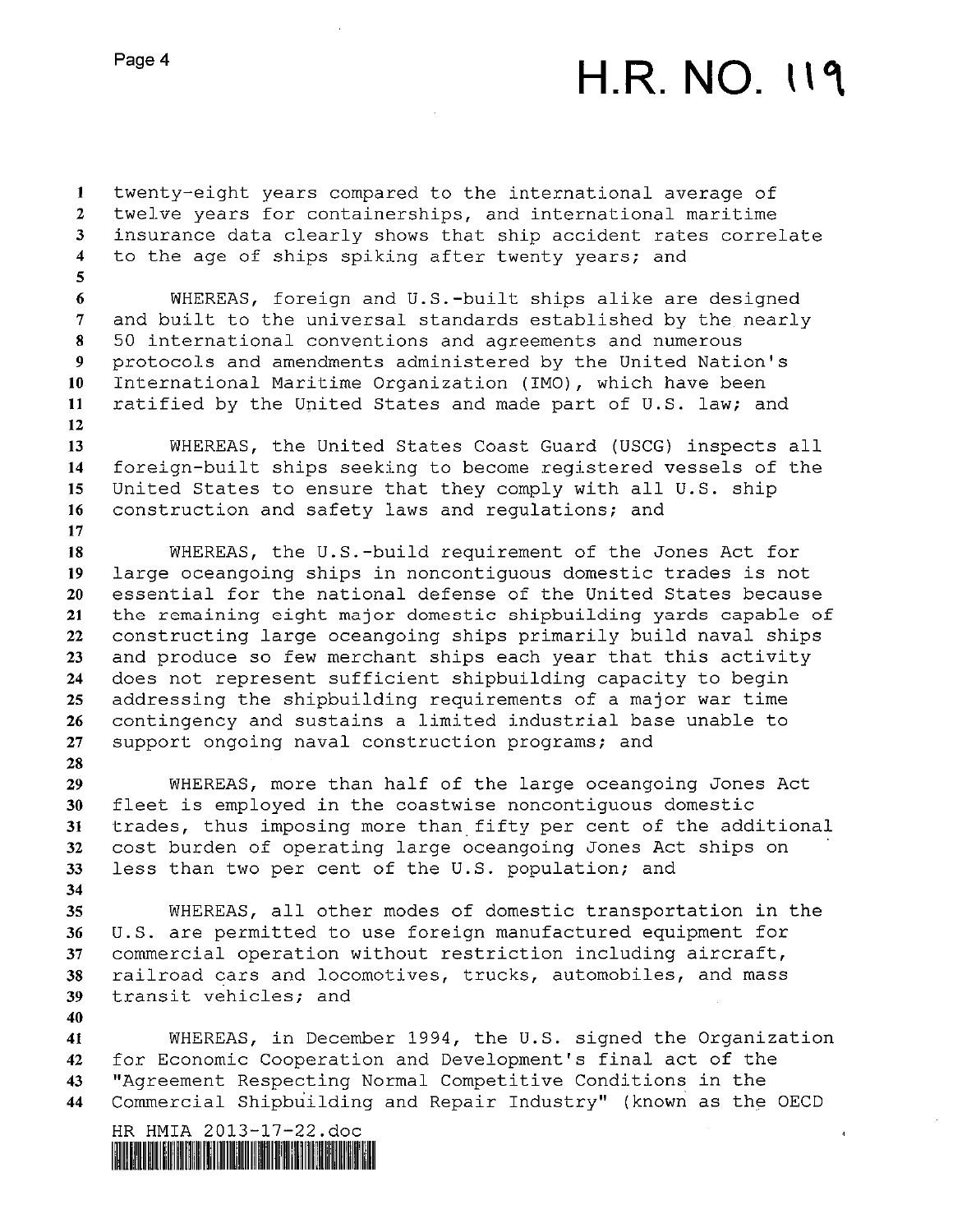# $H.R. NO.$   $119$

I Shipbuilding Agreement) that would allow certain foreign built ships in the domestic Jones Act trades, but it has not been ratified by the U.S. Congress; and 4 WHEREAS, the U.S. domestic build provisions of the Jones Act do not comply with ongoing Multilateral Trade Negotiations that began under the General Agreement on Tariffs and Trade and continues with the World Trade Organization; and 9 WHEREAS, the V.5.—build requirement of the Jones Act is an absolute merchandise import restriction contrary to international trade agreements; and WHEREAS, the residents of the coastwise noncontiguous jurisdictions subsidize an inefficient and commercially uncompetitive U.S. major ship building industry; and WHEREAS, the exemption described herein is <sup>a</sup> limited and narrowly targeted reform of the Jones Act that would not change the existing U.S.-flag, U.S.-ownership and V.5.-crew provisions of the Jones Act as they currently apply to the coastwise noncontiguous domestic trades, would not allow foreign—seamen or foreign—shipowners in any domestic trade where they are not currently allowed, would not apply to the domestic tug and barge industry anywhere in the U.S. including in the Jones Act noncontiguous jurisdictions, would not affect any domestic shipping along the coasts of the contiguous U.S. mainland, in the intercoastal trades, on the inland waterways, or on the Great Lakes, and would not negatively impact any maritime industry jobs in the noncontiguous jurisdictions; and WHEREAS, the passage of federal legislation exempting the noncontiguous domestic trades from the U.S.—build requirement for large self—propelled ships would revitalize U.S.—flag shipping by allowing new foreign-built ships into the noncontiguous domestic trade, removing barriers to entry and encouraging more effective competition in those trades, and generally making more U.S.—flag merchant ships available to support military operations; now, therefore, BE IT RESOLVED by the House of Representatives of the

 Twenty—seventh Legislature of the State of Hawaii, Regular Session of 2013, that this body respectfully requests the Congress of the United States to pass legislation granting an